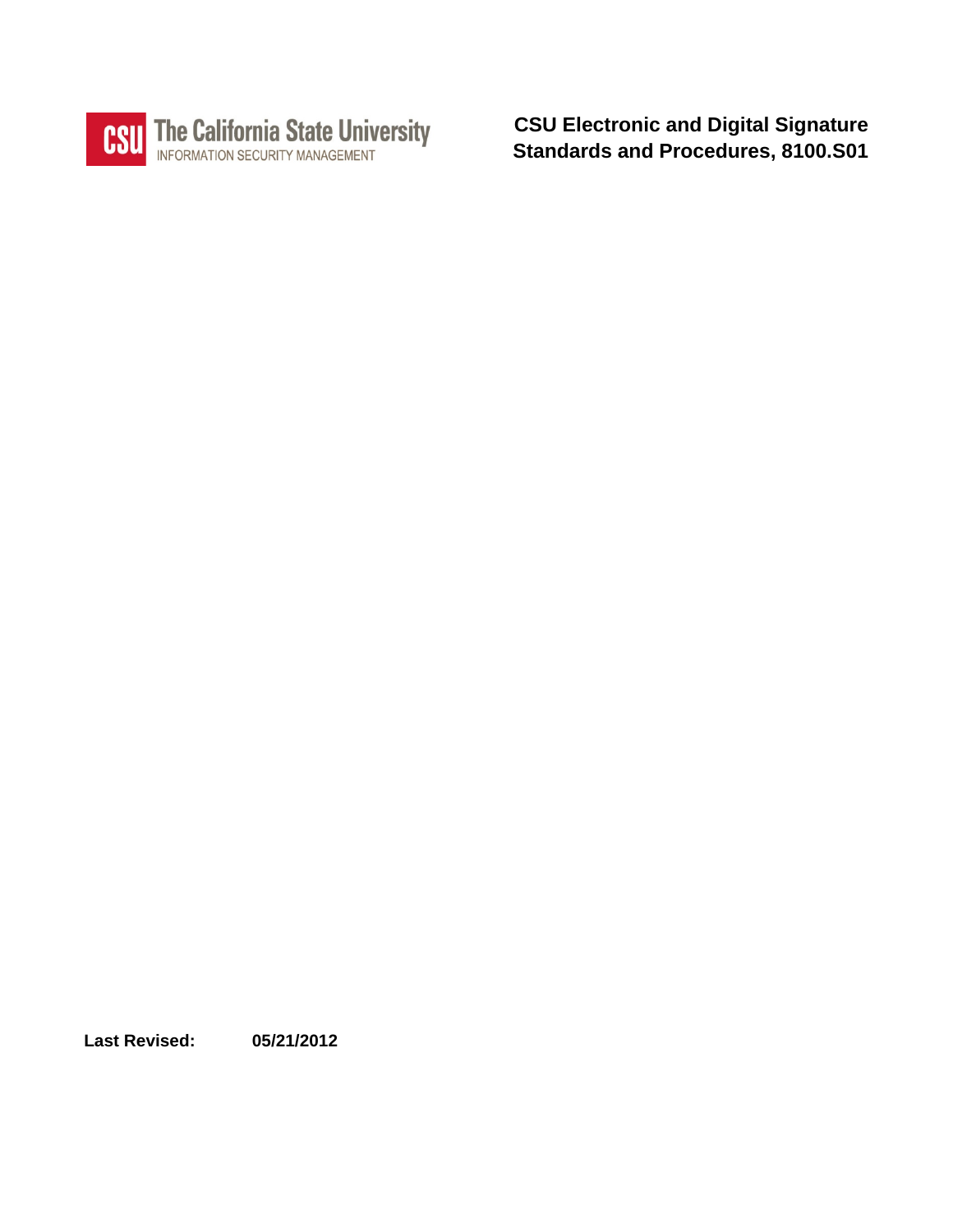# **REVISION CONTROL**

| <b>Document Title:</b> | CSU Digital Signature Standards and Procedures      |
|------------------------|-----------------------------------------------------|
| Author:                | Information Security and Identity Access Management |
| <b>File Reference:</b> | CSU Electronic and Digital Signature Standards.docx |

# **Revision History**

| <b>Revision Date</b> | <b>Revised By</b>                             | <b>Summary of Revisions</b>                    | <b>Section(s) Revised</b> |
|----------------------|-----------------------------------------------|------------------------------------------------|---------------------------|
| N/A                  | Sheryl Okuno                                  | Original Document - LA                         | N/A                       |
| 08/16/2011           | Michael Trullinger                            | <b>Release of New Document</b>                 | Multiple                  |
| 09/26/2011           | Javier Torner                                 |                                                | <b>Multiple</b>           |
| 09/27/2011           | <b>Mark Hendricks</b>                         |                                                | Multiple                  |
| 09/29/2011           | Michael Trullinger                            | Review - No Significant Additions              | Multiple                  |
| 11/04/2011           | <b>Mark Hendricks</b>                         |                                                | Multiple                  |
| 11/09/2011           | <b>Working Group</b>                          |                                                | Multiple                  |
| 11/09/2011           | Michael Trullinger                            |                                                | Multiple                  |
| 11/10/2011           | Michael Trullinger &<br><b>Mark Hendricks</b> | Corrections and Revision                       | Multiple                  |
| 12/14/2011           | Michael Trullinger                            | Included feedback from ISAC                    | Multiple                  |
| 04/27/2012           | Michael Trullinger                            | Feedback from OGC, Risk Management, HRM, Audit | Multiple                  |
| 05/21/2012           | Michael Trullinger                            | Minor Corrections - 1.0 Release                | Multiple                  |

### **Review / Approval History**

| <b>Review Date</b>                    | <b>Reviewed By</b>              | Action (Reviewed, Recommended or Approved)            |
|---------------------------------------|---------------------------------|-------------------------------------------------------|
| Click here to<br>enter Review<br>Date | Click here to enter<br>Reviewer | Click here to enter Reviewed, Recommended or Approved |
|                                       |                                 |                                                       |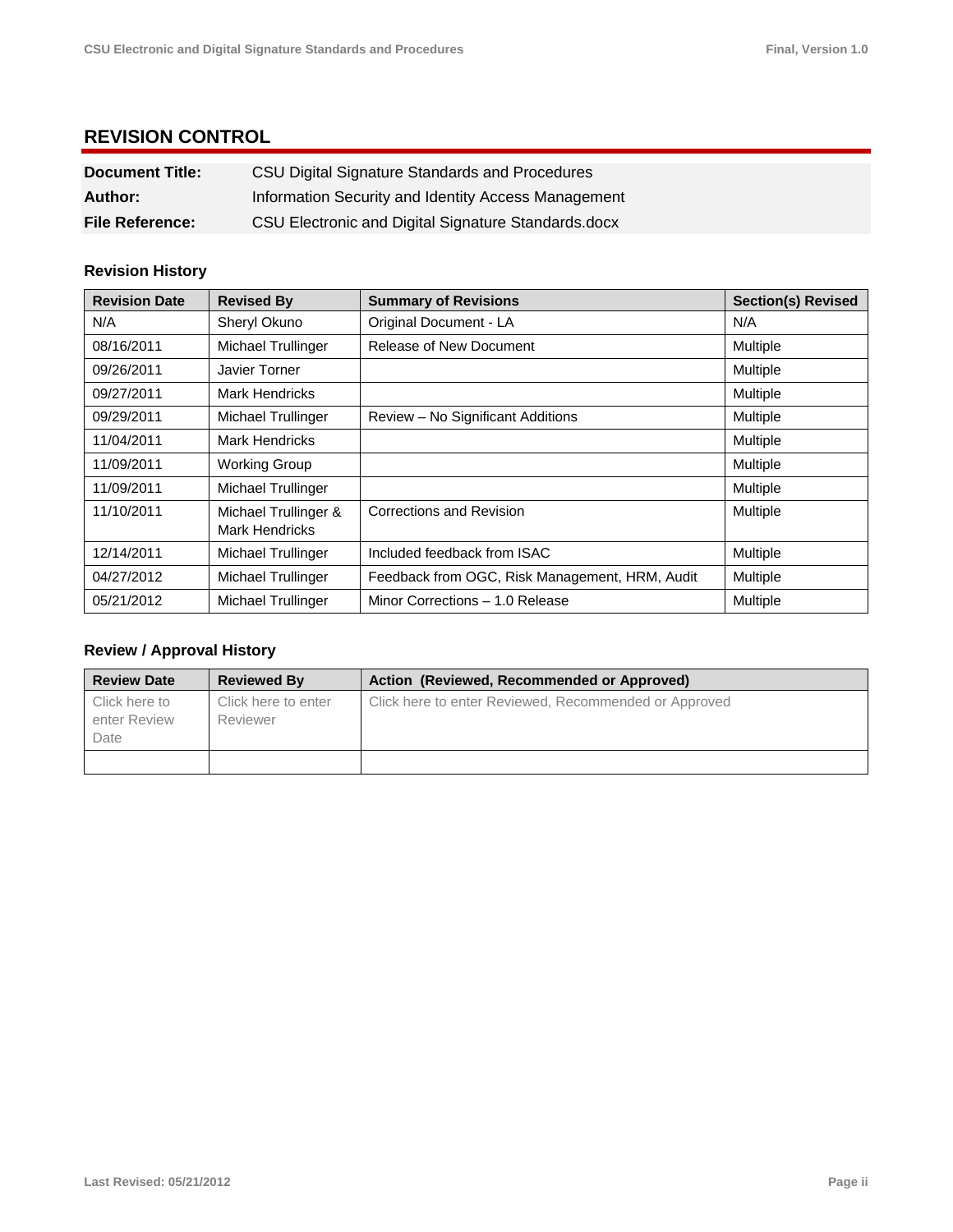Page

# **Table of Contents**

| 1.0  |      |  |
|------|------|--|
| 2.0  |      |  |
| 3.0  |      |  |
| 4.0  |      |  |
| 5.0  |      |  |
|      | 5.1  |  |
|      | 5.2  |  |
|      | 5.3  |  |
| 6.0  |      |  |
|      | 6.1  |  |
|      | 6.2  |  |
| 7.0  |      |  |
|      | 7.1  |  |
|      | 7.2  |  |
|      | 7.3  |  |
| 8.0  |      |  |
|      | 8.1  |  |
|      | 8.2  |  |
|      | 8.3  |  |
| 9.0  |      |  |
|      |      |  |
|      | 9.2  |  |
|      |      |  |
|      |      |  |
|      |      |  |
| 11.0 |      |  |
|      |      |  |
|      | 12.1 |  |
|      |      |  |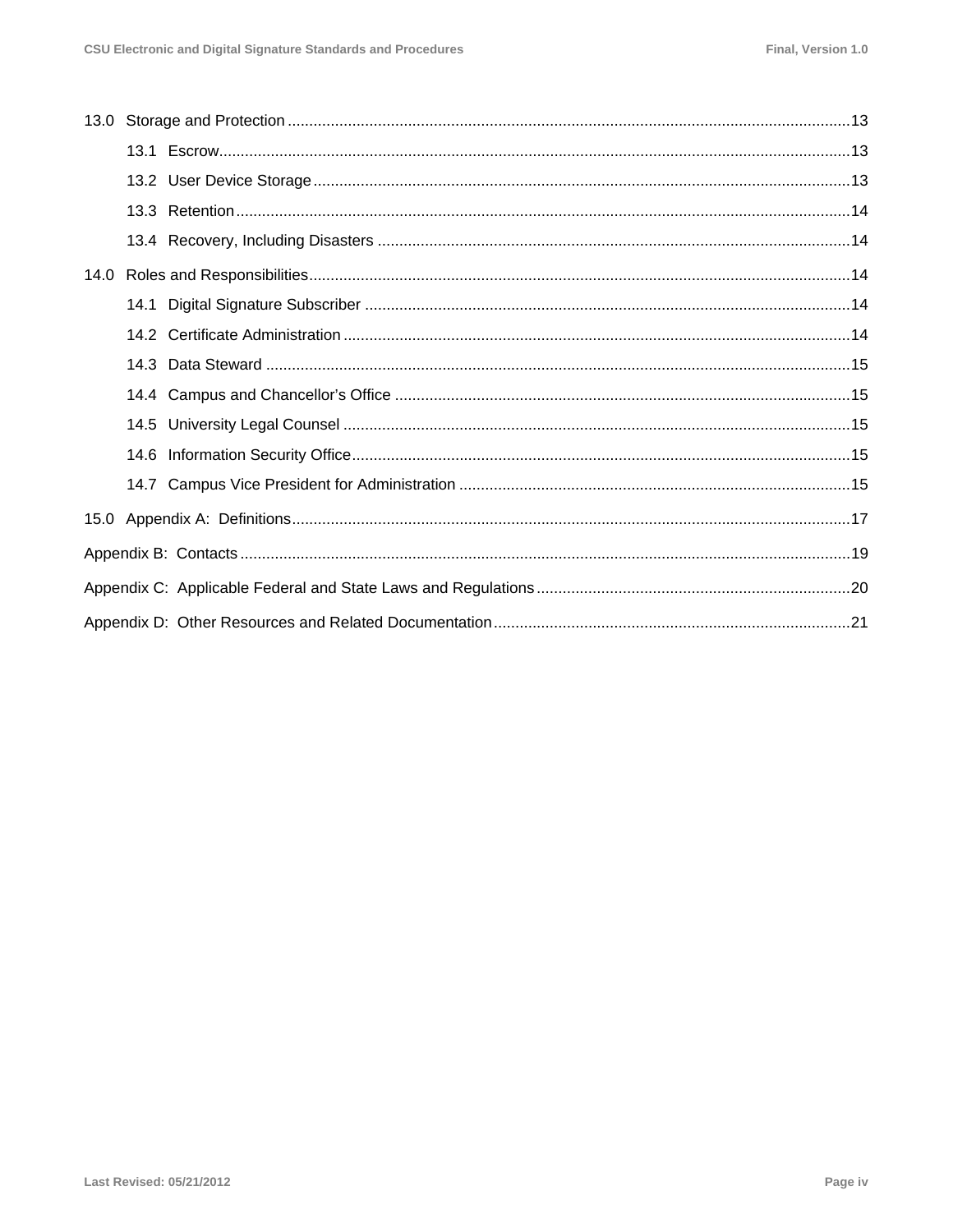#### **Introduction**

As organizations move away from paper documents with ink signatures, the ability to sign electronic transactions and documents for business, financial, or other reasons is important, if not essential. There is a considerable amount of confusion surrounding signature technologies, and how they might be used for purposes such as signing an electronic document, signing or encrypting an email, or indicating approval in an electronic workflow process.

These standards and procedures are meant to be referenced by anyone requesting, using, or accepting a CSU approved electronic signature and their intent is to:

- Provide the framework for evaluating the appropriateness of an electronic signature technology for an intended purpose
- Establish a CSU System-wide standard for the management and issuance of "key material" used for digital signatures
- Enable greater adoption of digital signature technology across the CSU to streamline business processes, improve identity proofing processes, and increase information security

The legal definition for electronic signatures has been established in the US Federal Electronic Signatures in Global and National Commerce (ESIGN) Act of 2000 and is very broad. A risk based evaluation using OMB 04, 04 "E-Authentication Guidance for Federal Agencies" and NIST SP800-63 must be performed by an organization to determine risks associated with using an electronic signature method and the quality as well as security of the electronic signature method required.

For many day-to-day cases, a simple electronic signature (generated through an authentication or "click to accept" process) is adequate to indicate that an individual has demonstrated intent to sign or approve a transaction. Others cases will require or prefer use of a digital signature.

A digital signature is a very specific form of an electronic signature which uses cryptography to establish the authenticity and validity of the signature with much greater certainty. A digital signature may be utilized where an electronic signature is required. For transactions where there is a greater risk to the CSU, or where a "wet" signature is typically required, digital signatures must be used instead of a simple electronic signature.

#### **Entities Affected**

These standards and procedures apply to all members of the CSU community and govern all applications of digital signatures used to conduct official University business. They also apply to transactions between the CSU and other parties.

### **1.0 Electronic and Digital Signature Definition**

An *electronic signature* is an electronic sound (e.g., audio files of a person's voice), symbol (e.g., a graphic representation of a person in JPEG file), or process (e.g., a procedure that conveys assent), attached to or logically associated with a record, and executed or adopted by a person with the intent to sign the record (ESIGN Act of 2000). A digitally reproduced (e.g. scanned) physical signature is a common example.

A *digital signature* is the cryptographic transformation of data, which when added to a message, allows the recipient to verify the signer and whether the initial message has been altered or the signature forged since the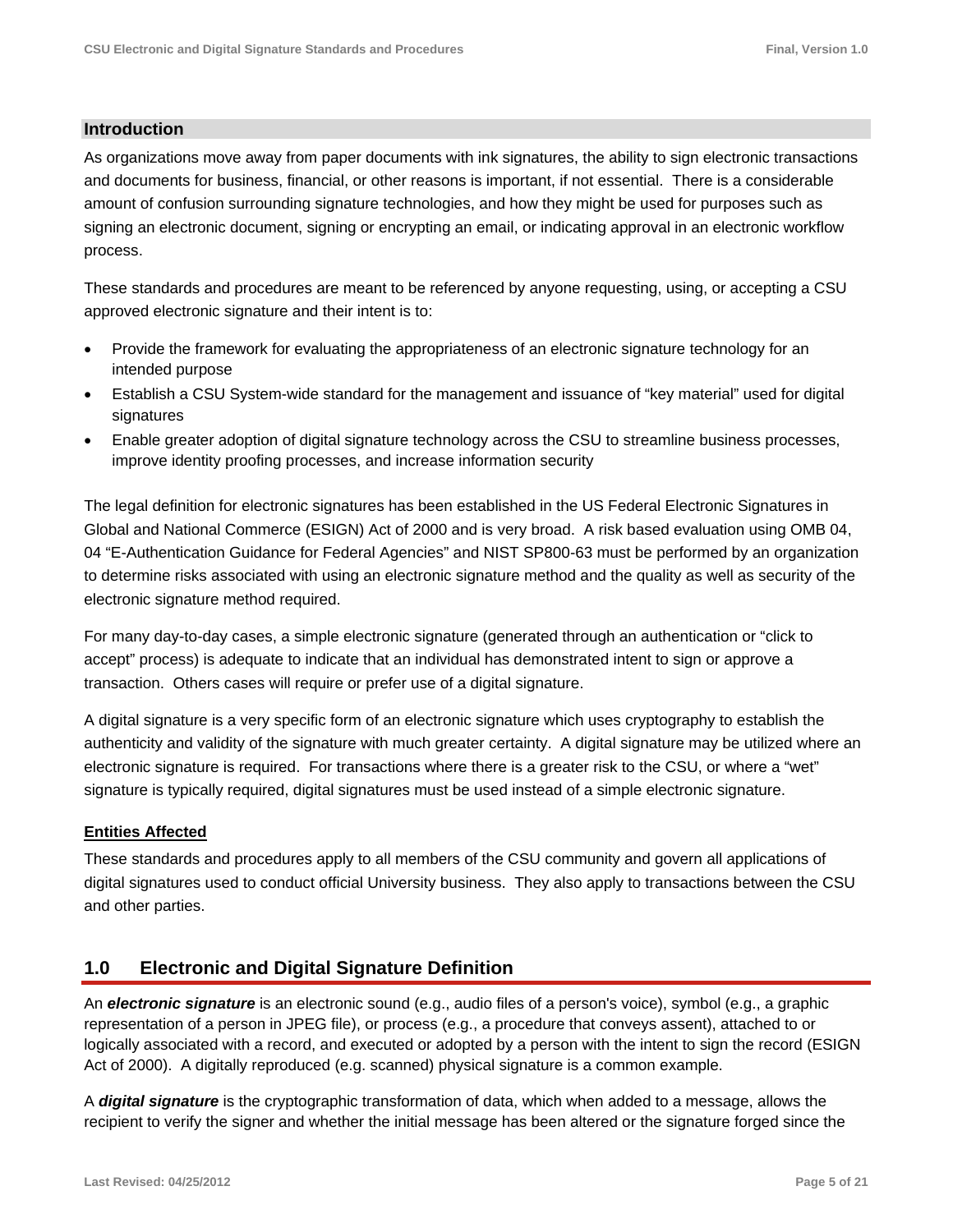transformation was made. A digital signature is an electronic identifier, created by computer, intended by the party using it to have the same force and effect as the use of a handwritten signature.

Electronic signatures issued by the CSU are considered property of the CSU and are for University business only. Private keys used for digital signatures are considered 'Level 1' confidential data whose unauthorized use, access, disclosure, acquisition, modification, loss, or deletion could result in severe damages to the CSU, its students, its employees, or its customers.

# **2.0 Electronic and Digital Signature Legality**

Under California law, a digital signature has the same force and effect as a manual signature. A digital signature may be affixed to any written communication with the University in which a signature is required so long as it complies with the requirements of California Government Code section 16.5 and these Standards and Procedures.

The legality and enforceability of a signature are typically evaluated based on the answer to the following questions:

- Does a signature represent the intent of the signatory?
- Could the statement have been altered?
- How certain is the signatory's identity?

Simple Electronic Signatures may convey the intent of an individual to sign and are often easier to implement, but usually cannot provide satisfactory assurance if authentication, non-repudiation, and integrity are legally required. Determining appropriateness of an electronic signature type (e.g. digital signatures using PKI or a simpler electronic signature) is based on level of risk. A higher assurance level signature may be required for enforceability.

### **3.0 Reasons for Applying a Digital Signature**

The most common reasons for applying a digital signature are authentication, integrity, and non-repudiation.

#### **Authentication**

Digital signatures can be used to authenticate the source of messages, documents, and digital content. When ownership of a digital signature secret is known to a specific person only, the digital signature created by that secret can be used to validate authenticity of a person's digital signature.

#### **Integrity**

A recipient may need confidence that content they have received has not been altered during transmission. Although encryption technology can be used to secure transmissions, it does not guarantee that the content being protected has not been changed without the author's knowledge. The integrity of authorship of digitally signed content is maintained with or without encryption, as long as the process used to create, store, or retrieve the digitally signed content does not permit content to be changed without invalidating (and where appropriate removing) the signature.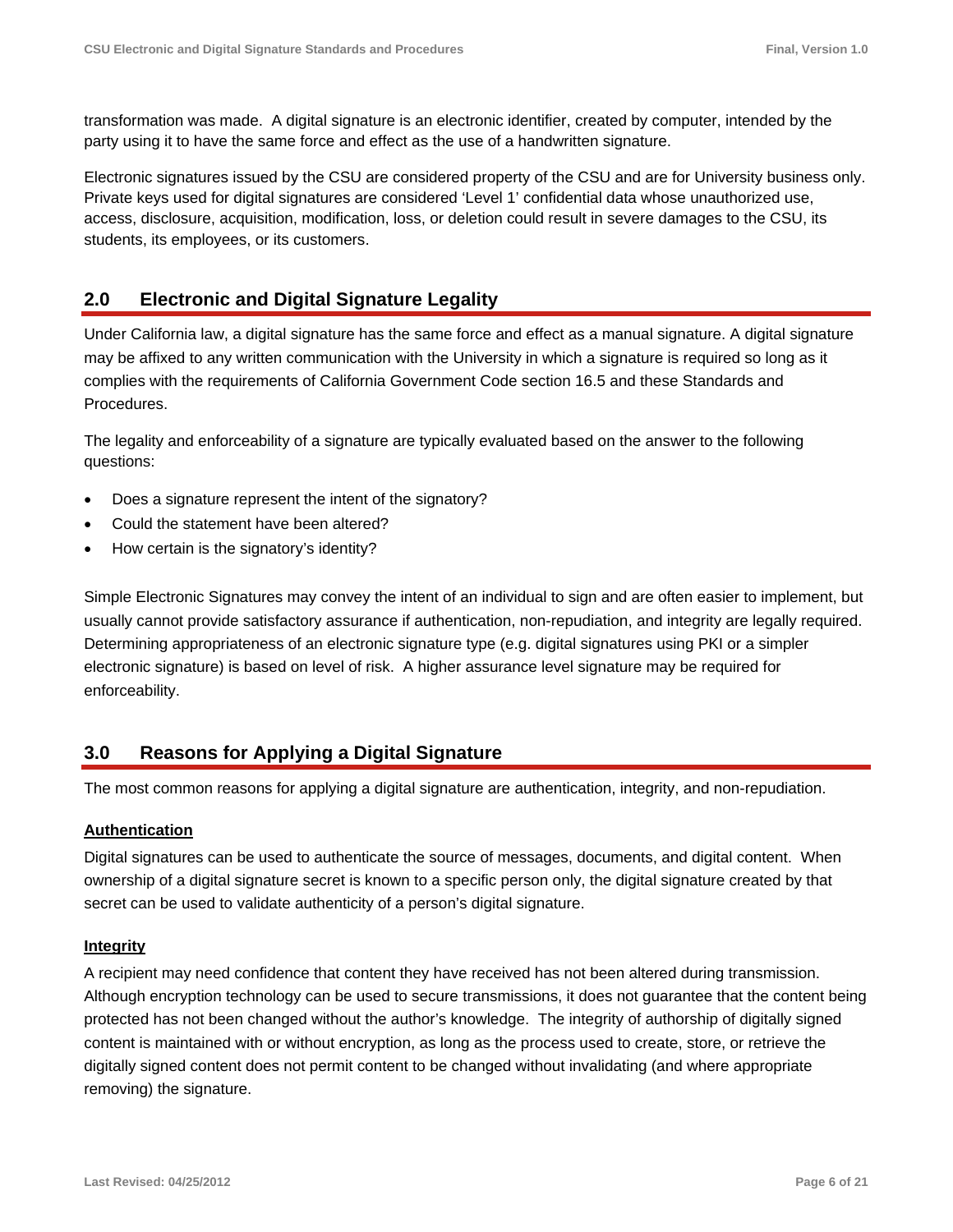#### **Non-repudiation**

Digital signatures can provide non-repudiation. Non-repudiation means that signatories cannot successfully claim they did not sign a message while concurrently claiming that the secret part remained solely in their possession. Some non-repudiation practices include a time stamp for the digital signature that can be used to determine signature validity when the date and time of a compromised secret can be determined.

# **4.0 General Standards and Requirements**

A digital signature is based on an asymmetric cryptosystem that uses a mathematical formula to scramble content. With use of appropriate technology, signatories can encrypt (scramble) content, and recipients can decrypt (unscramble) and verify it. To affix a digital signature or scramble electronic content, a signatory must obtain a digital signature from an accepted authority which typically consists of an electronic asymmetric key-pair (includes a private (secret) key and publicly distributable key).

For a digital signature to be considered valid, it must be:

- Capable of verification
- Linked to content in such a manner that if the content is changed, the digital signature is invalidated (and where appropriate and necessary, removed).
- In conformity with Title 2, Division 7, Chapter 10, of the California Code of Regulations
- Issued by an authority

### **5.0 Acceptable Use**

Electronic and digital signatures are permissible for many record types and activities. Digital Certificates, specifically, can be issued for the purposes of authentication, signing and securing e-mail messages or electronic documents, and encrypting content. Procedures used for issuing certificates that will be used to encrypt sensitive documents and data, including S/MIME email messages, should be carefully developed after assessing retention requirements since key backup and/or escrowing may be necessary to decrypt the source content. If a Digital Certificate is issued for authentication and signing only, key backup and escrow may be unnecessary.

### **5.1 Agreement to Conduct Electronic Transactions**

Digital signatures may be used for transactions between the campus, the Chancellor's Office, and outside parties only when the parties have agreed to conduct transactions by electronic means. The party's agreement to conduct transactions electronically may be informal or recognized through a contract, including cases where a party's action indicates agreement.

# **5.2 Signature Required by University Policy**

When a CSU or campus policy requires that a record have the signature of a responsible person, that requirement can be met if the associated digital signature was issued and is maintained using an approved digital signature method and procedure.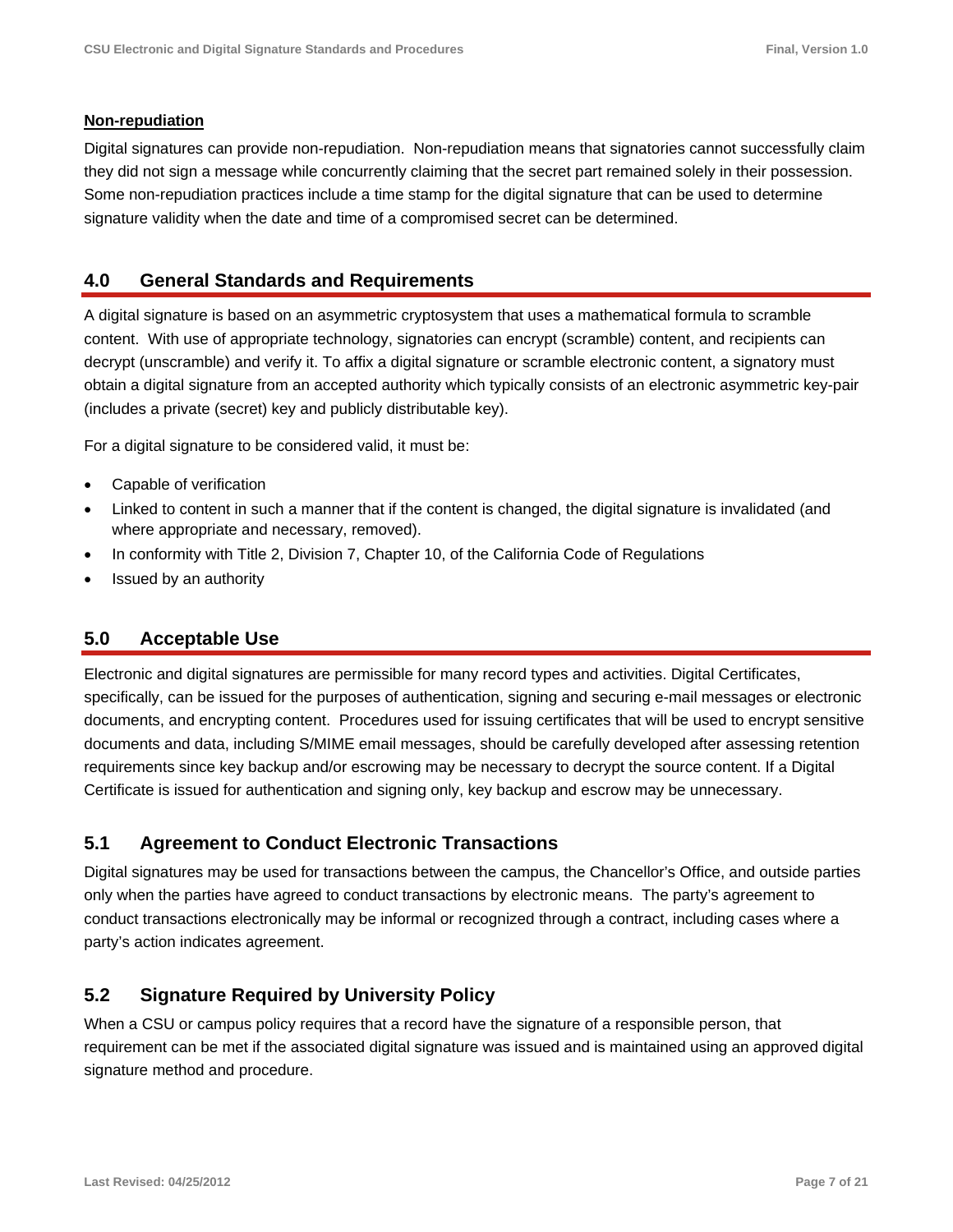### **5.3 Signature Required by Law**

When an authorized representative of a CSU campus uses an approved digital signature method for a signing required by a third party, the CSU will consider the valid digital signature as having met the requirement.

# **6.0 Risk-based Approach for Determining Appropriate Electronic Signature Type**

Individuals and organizations within the CSU wanting to use electronic signatures must conduct a thorough review of associated risks and must select the appropriate, approved technology. OMB 04-04, FIPS 199, and NIST 800-64 provide mechanisms to establish risk and consequences for business processes.

# **6.1 Level of Assurance for Authentication Definitions**

Electronic authentication is the process of establishing confidence in user identities electronically presented to an information system (NIST SP800-63). "Level of Assurance" is the structure used by the CSU to define the technical and procedural practices to determine authentication certainty.

# **6.2 Determining Risk**

OMB 04-04 "E-Authentication Guidance for Federal Agencies" defines four levels of identity authentication, their associated technical requirements, and risk assessment criteria for determining the impact of authentication errors. In their simplest terms, they are:

- **Level 1**: Little or no confidence in the asserted identity's validity.
- **Level 2**: Some confidence in the asserted identity's validity.
- **Level 3**: High confidence in the asserted identity's validity.
- **Level 4**: Very high confidence in the asserted identity's validity.

OMB 04-04 also identifies six potential impact categories for authentication errors:

- Inconvenience, distress, or damage to standing or reputation
- Financial loss or agency liability
- Harm to agency programs or public interests
- Unauthorized release of sensitive information
- Personal safety
- Civil or criminal violations

Impact values assigned by OMB for these categories of harm are defined in Federal Information Processing Standard 199, "Standard for Security Categorization of Federal Information and Information Systems."

#### **Impact Values (FIPS 199)**

- **Low**: The loss of confidentiality, integrity and availability could be expected to have a limited adverse effect on organizational operations, organization assets or individuals.
- **Moderate**: The loss of confidentiality, integrity and availability could be expected to have a serious adverse effect on organizational operations, organization assets or individuals.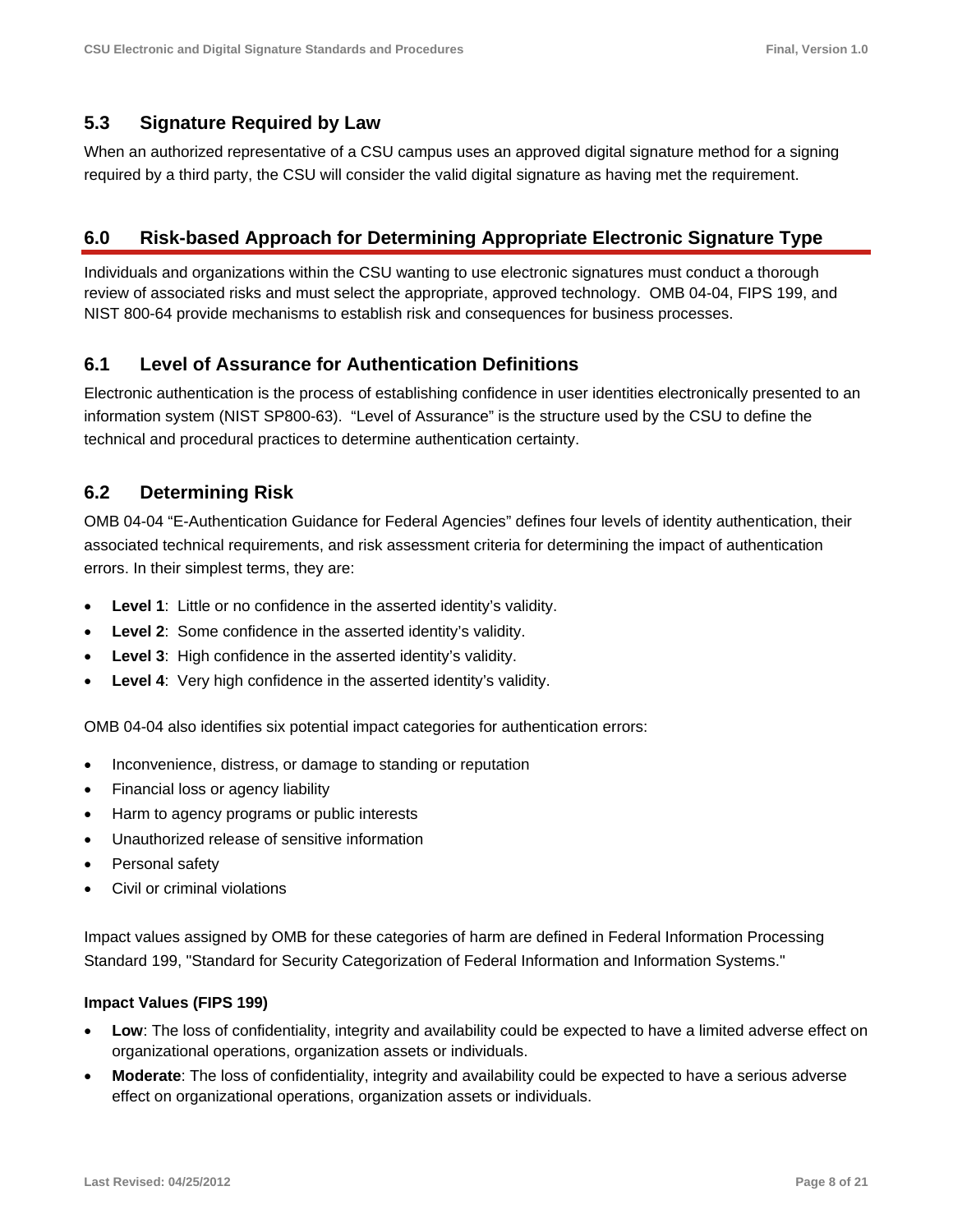**High**: The loss of confidentiality, integrity and availability could be expected to have a severe or catastrophic adverse affect on organizational operations, organization assets or individuals.

#### **Potential Impact of Financial Loss**

- **Low**: at worst, an insignificant or inconsequential unrecoverable financial loss to any party, or at worst, an insignificant or inconsequential agency liability.
- **Moderate**: at worst, a serious unrecoverable financial loss to any party, or a serious agency liability.
- **High**: severe or catastrophic unrecoverable financial loss to any party; or severe or catastrophic agency liability.

*Table 1 – Maximum Potential Impacts for Each Assurance Level* 

| <b>Potential Impact Categories for Authentication Errors</b> |  | <b>Assurance Level Impact Profiles</b> |   |     |  |
|--------------------------------------------------------------|--|----------------------------------------|---|-----|--|
|                                                              |  |                                        |   |     |  |
| Inconvenience, distress, or damage to standing or reputation |  | м                                      | M | Н   |  |
| Financial loss or agency liability                           |  | М                                      | M | Н   |  |
| Harm to agency programs or public interests                  |  |                                        | м |     |  |
| Unauthorized release of sensitive information                |  |                                        | M | Н   |  |
| <b>Personal Safety</b>                                       |  |                                        |   | M-H |  |
| Civil or criminal violations                                 |  |                                        | М | н   |  |

NIST 800-63 Electronic Authentication Guideline provides technical requirements for each of the authentication levels of assurance defined in OMB 04-04. Each assurance level has defined controls for identity proofing, token (secret) requirements, and authentication/assertion protection mechanisms as published in NIST 800-63.

# **7.0 Evaluation Process for Use of Electronic Signature**

### **7.1 Evaluation of Risk**

An evaluation must first be performed by the authoritative Operational Unit to determine risks associated with using an electronic signature, including the quality, security, and method required for a given type of content or document. This evaluation process should use the E-Authentication Guidance for Federal Agencies, OMB 04-04 for reference and guidance. The results of that assessment must be documented and included with the official record of approval and any proposals submitted to the record custodian.

### **7.2 Determination of Electonic Signature Methodology**

The electronic signature type selected for a document, content, method, or business process should be commensurate to the assurances needed to mitigate the identified risks. Additionally, specifications for recording, documenting, and/or auditing the electronic signature as required for non-repudiation and other legal requirements shall also be determined by the authoritative operational unit. The lowest cost and least complex method for mitigating risk are generally acceptable. The *National Institute of Standards and Technology (NIST) Electronic Authentication Guidelines* publication (referenced in this document) should be consulted when making this determination.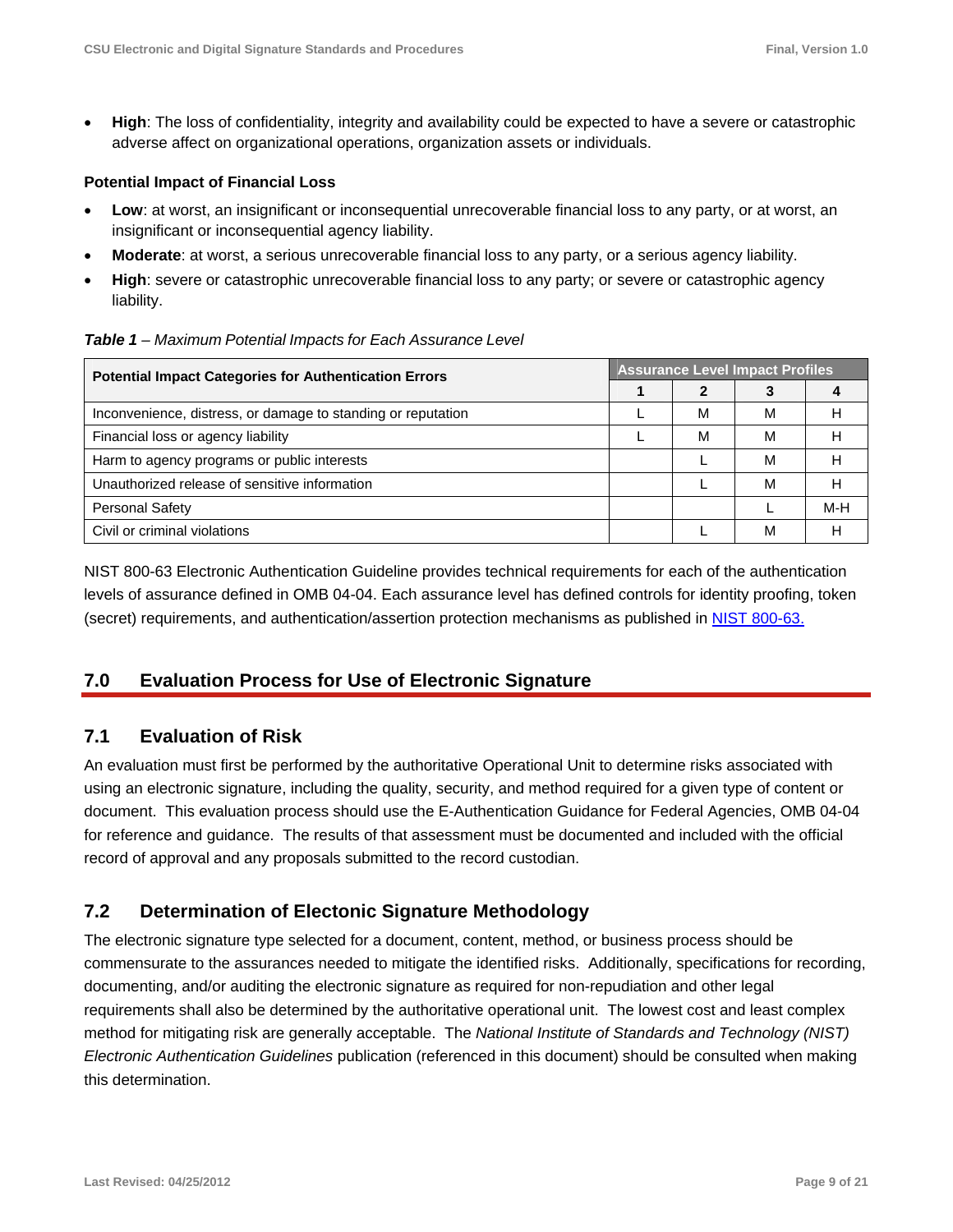# **7.3 Use of "Lower Assurance" Electronic Signature Methods**

Operational Units that propose electronic signature methods that are at a lower level of assurance than indicated in the risk assessment process shall:

- Describe the reason for variance
- Identify the potential risk of using a tool from a lower assurance level than the risk assessment identifies
- Justify why a lower assurance level method is appropriate
- Identify the steps that will be taken to mitigate the risk
- Obtain the signed approval of the operational unit director and include it with the official record approving use of an electronic signature method

# **8.0 Acceptable Forms of Electronic Signatures**

# **8.1 Electronic Forms**

The selection of an option (e.g. tick box or button) on an electronic form to indicate agreement can be used as a replacement for written signatures when the appropriate functional requirements are met and the technology used records:

- Intent of agreement
- Information that clearly identifies (e.g. by recording the login username) the individual who has 'signed' the agreement
- Within an auditable trail that the form was signed

Furthermore, the signatory's identity must be accessible for the length of the retention period required for the form, as set out in the CSU or Campus Records Retention Schedule. The technology used should also restrict the form once 'signed' such that the contents of the form cannot be changed without the signature being invalidated.

# **8.2 Scanned Image of a Handwritten Signature**

A scanned image of a handwritten signature can be used as an equivalent to a written signature if signing internal CSU data when the appropriate security requirements have been met. Scanned images of a signature must only be used where express permission has been granted by the author and is considered acceptable for high volume processes such as mass mailings. Given the ease with which images may be manipulated, images without other forms of authenticity should be used for **low risk transactions only.**

# **8.3 Authorization by Email**

Acceptance or agreement of intent through an official, controlled Email system (e.g. receipt of an email through the University email system) may be used when the appropriate functional requirements, risk, and security have been carefully considered. Given the ease with which emails may be manipulated, email receipts without other forms of authenticity should only be used for **low risk transactions** and may not be accepted from "generic or shared" email accounts unless the appropriate controls are in place to establish the actual sender.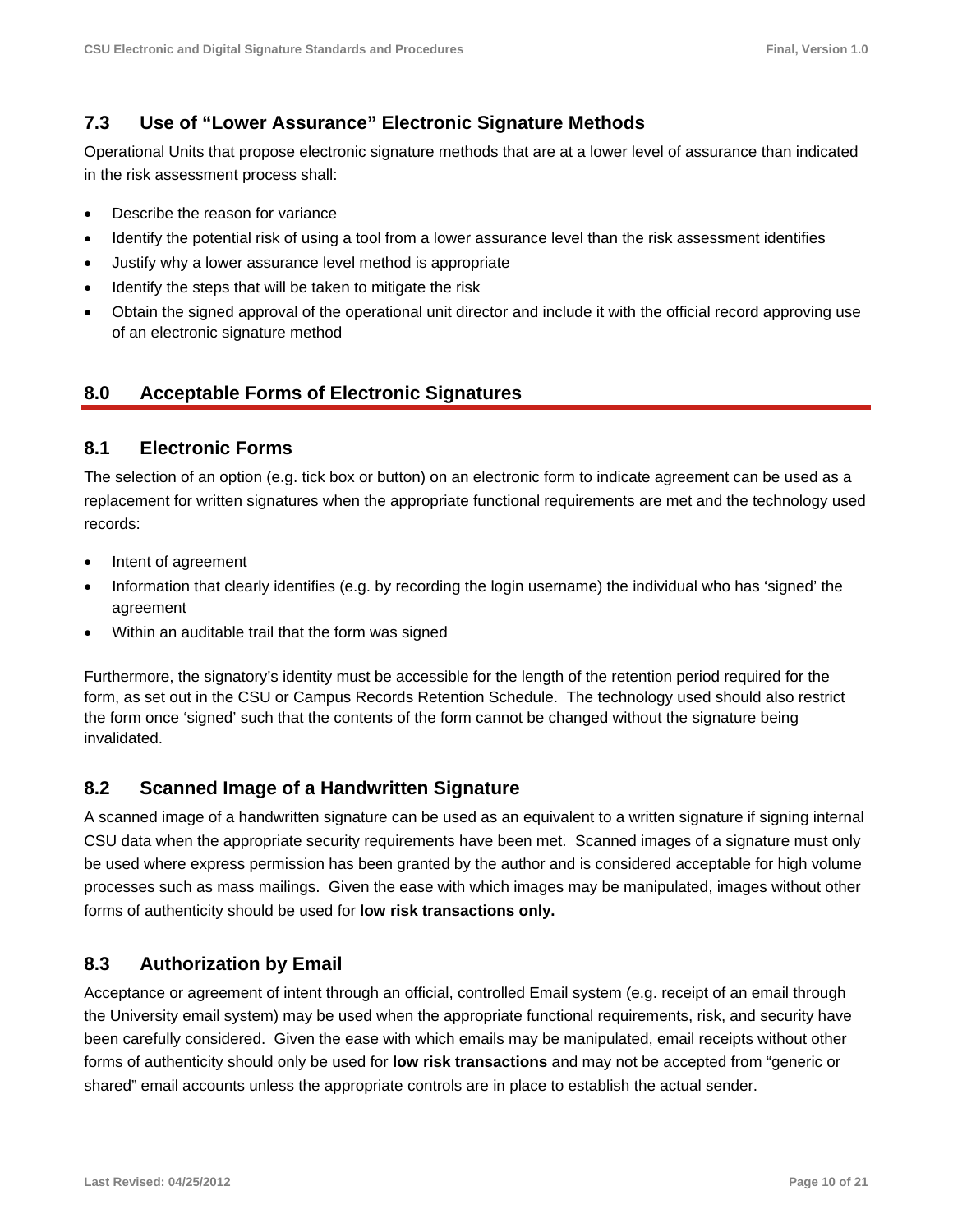### **9.0 Acceptable Forms of Digital Signatures**

For a digital signature to be valid it must be created by a technology accepted for use by the State of California and that has been adopted by the CSU. Acceptable California State technologies currently include public key cryptography and signature dynamics. The most common technology used is public key cryptography. It has a greater degree of verifiability than signature dynamics, does not require the additional handwriting analysis steps of signature dynamics, and is *the only technology accepted by the CSU*.

# **9.1 Public Key Cryptography**

#### **Public Key Cryptography**

Public Key Cryptography (PKC) signatures allow for third party verification of a signature and are affixed to electronic content using software enhancements to existing applications and web browsers. PKC signatures accepted by the CSU must be issued through a Public Key Infrastructure (PKI) scheme and which results in an asymmetrical digital certificate.

# **9.2 Encryption**

Custodians or users of institutional administrative data who deploy personal digital certificates for encryption must establish procedures ensuring that the CSU has access to all such records and data. Each major operating unit deploying personal digital certificates for encryption is required to implement procedures to archive, secure, and utilize "master recovery keys".

Any custodian or user of institutional administrative data who deploys software or algorithmic programs to encrypt data is required to inform his or her supervisor prior to deployment and disclose, in a comprehensible form, the keys or other means to access the data.

# **10.0 Digital Certificates**

### **10.1 Minimum Requirements**

For a digital certificate to be considered valid, it must follow California State requirements and:

- Identify the issuing Certificate Authority (CA) that has been authorized by the California Secretary of State.
- Uniquely identify its subscriber
- Include its subscriber's public key
- Identify its operational period
- Be comparable against a well-known Certificate Revocation List (CRL) to confirm its validity
- Be digitally signed by the issuing CA

### **10.2 Approved Authorities**

A *Certificate Authority* is commonly a well-known, third party entity that is entrusted to issue digital certificates, verify matching of pubic keys to identity information, and provide a current revocation list. A Certificate Authority, or their delegates, has the responsibility to verify the identity of a subscriber before issuing a certificate.

#### **California State**

The list of approved California State authorities is currently available at: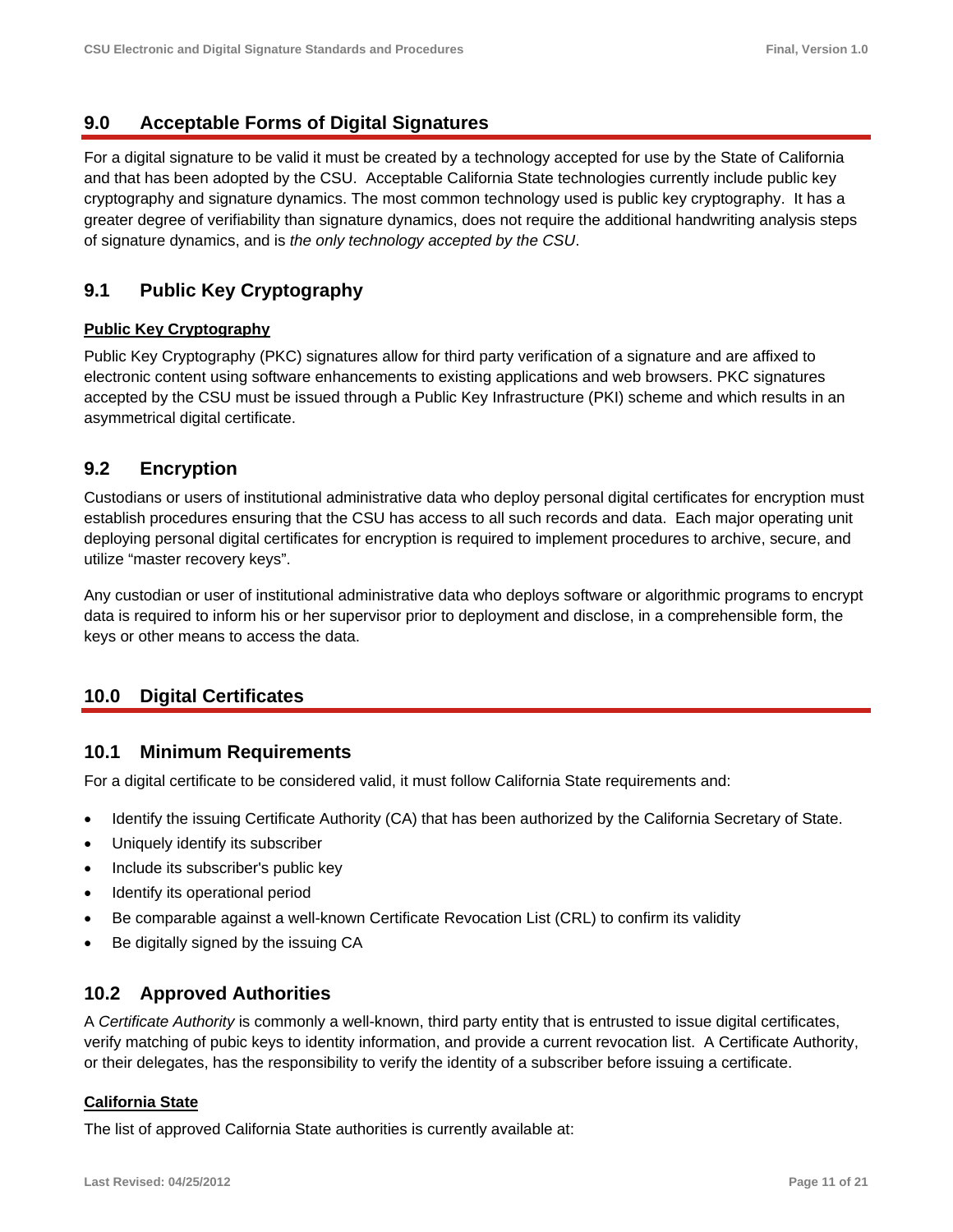#### http//www.sos.ca.gov/digsig/

#### **California State University System**

The CSU has adopted the InCommon Client Certificate Service as a preferred vendor for PKI digital signature certificates. The California Secretary of State has approved and included this CA in their list under their root name, "COMODO Ltd".

#### **11.0 Issuance and Maintenance**

Individuals and organizations within the CSU that want to use electronic signatures must conduct a thorough review of associated risks and must select the appropriate approved technology. OMB 04-04, FIPS 199, and NIST 800-64 provide mechanisms to establish risk and consequences for business processes. If the decision to use digital signature certificates is made, the appropriate validation type must also be selected.

#### **InCommon Digital Certificate Validation Types**

A **Standard Validation** type certificate may be issued to an individual whose campus identity meet both Federal NIST Level 1 requirements and these additional requirements:

- Has a valid I-9 Employment Eligibility Verification form or comparable form on record with the issuing campus.
- Has an electronic credential\* provided by the campus that can be uniquely matched to the individual's valid I-9 record or comparable form
- Was issued in such a way that ensures and maintains:
	- Single ownership and use of the credential
	- ‐ Distribution which ties the unique electronic credential to the individual who submitted the associated I-9 record or comparable form

When met, a digital certificate may be issued through automated processes using that electronic credential<sup>\*</sup>. Standard validation certificates are currently available for employees only.

A **High Validation** type certificate may be issued to an individual whose campus identity verification processes meet Federal NIST Level 3 requirements as well as requirements for issuance of a Standard Validation type certificate. High Validation certificates may not be issued through an automated process.

#### **12.0 Registration**

Registration is the process by which an individual or server identifies and authenticates itself before a digital certificate can be obtained. Applications and servers that require the ability to electronically sign a transaction may be issued a certificate through a designated data steward. Data stewards must submit documentation that includes a description of ongoing system administration and maintenance practices, system access controls procedures, event logging configurations, and security incident response procedures prior to issuance.

#### **12.1 Duration and Expiration**

All digital signatures must contain an expiration date. It is recommended that the expiration date not exceed one year from the date of original issue or date of last renewal and may not exceed 3 years.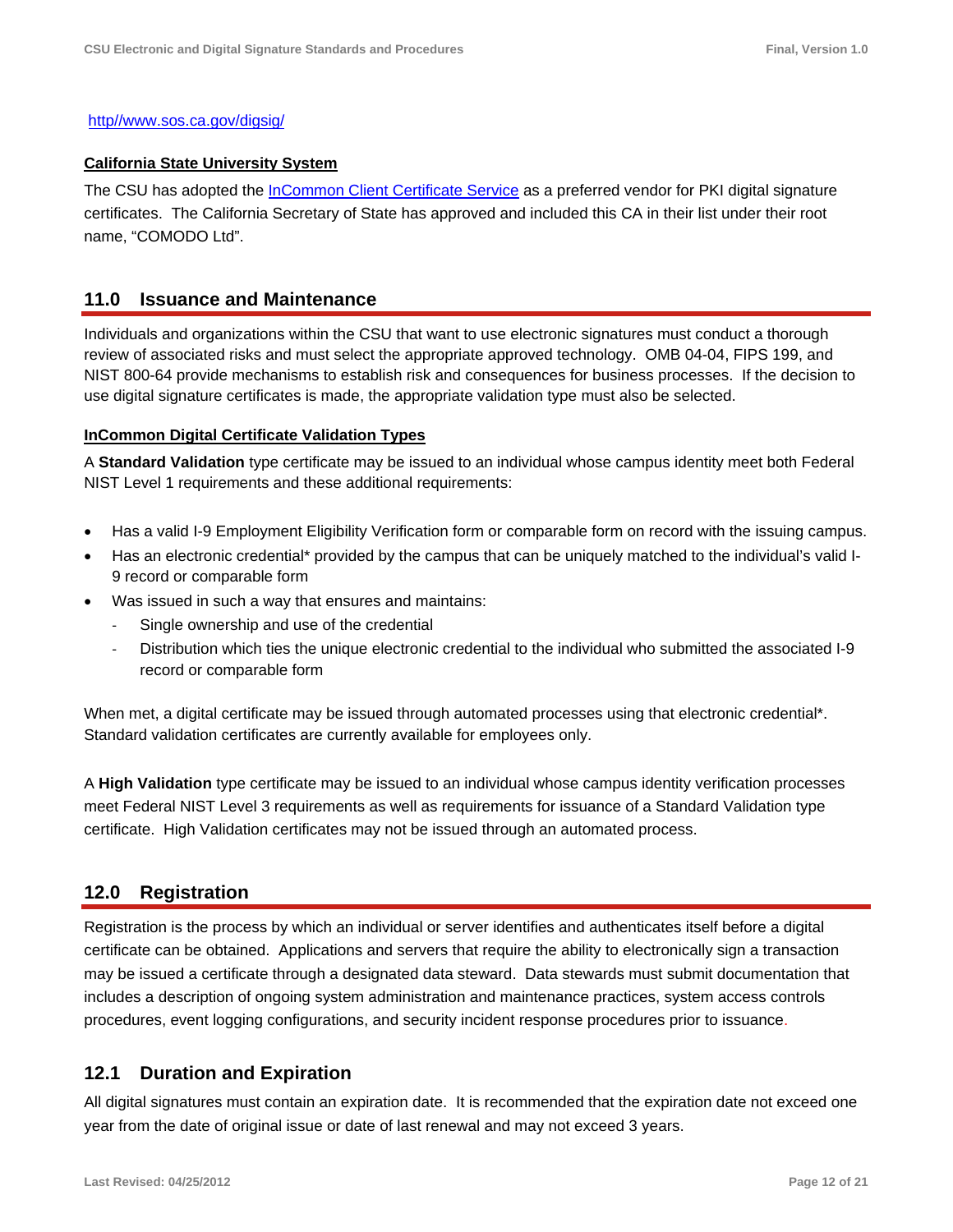# **12.2 Revocation**

When a signature is issued, it is expected to be in use for its entire validity period; however, circumstances may require it to be invalidated sooner. Revocation may be requested by the subscriber, a Data Steward, or Information Security under the following conditions:

- The individual who was issued the signature has undergone a name change
- There is a reason to believe that the secret portion of the signature or the storage of it has been compromised
- There is substantive reason to believe that misuse has occurred or is likely to occur
- There is reason to believe the signature is not being used in compliance with these standards
- Related security concerns were identified during an audit
- The subscriber's relationship with the issuing campus has been discontinued
- The minimum requirements for the issued signature are no longer met by the subscriber

### **13.0 Storage and Protection**

### **13.1 Escrow**

The purpose of escrowing electronic signatures or portions of them is to provide access to institutional administrative data by ensuring that access does not become dependent on a single individual or an obscure method of storing and/or protecting them. Signatures or portions of them used for encrypting content require escrowing. Escrowing of private keys for digital signatures must be maintained by the Certificate Authority (CA) issuing the keys.

### **13.2 Key Recovery**

Campuses must develop procedures for retrieval of escrowed materials, such as private keys.

Campus Key recovery procedures should include the following:

- Formal process for logging key recovery and approval
- Key recovery authorization should include at least one campus official. For instance; Key recovery may be approved by the appropriate Data Steward and the campus Information Security Officer.

### **13.3 User Device Storage**

Certificates issued for low to medium risk application may be installed in desktop applications such as email clients and web browsers. High Risk/Level of Assurance certificates must be stored in FIPS 140 approved trusted cryptographic devices such as a smartcard or e-Token device. Private keys are CSU Level 1 data and must be protected via encryption.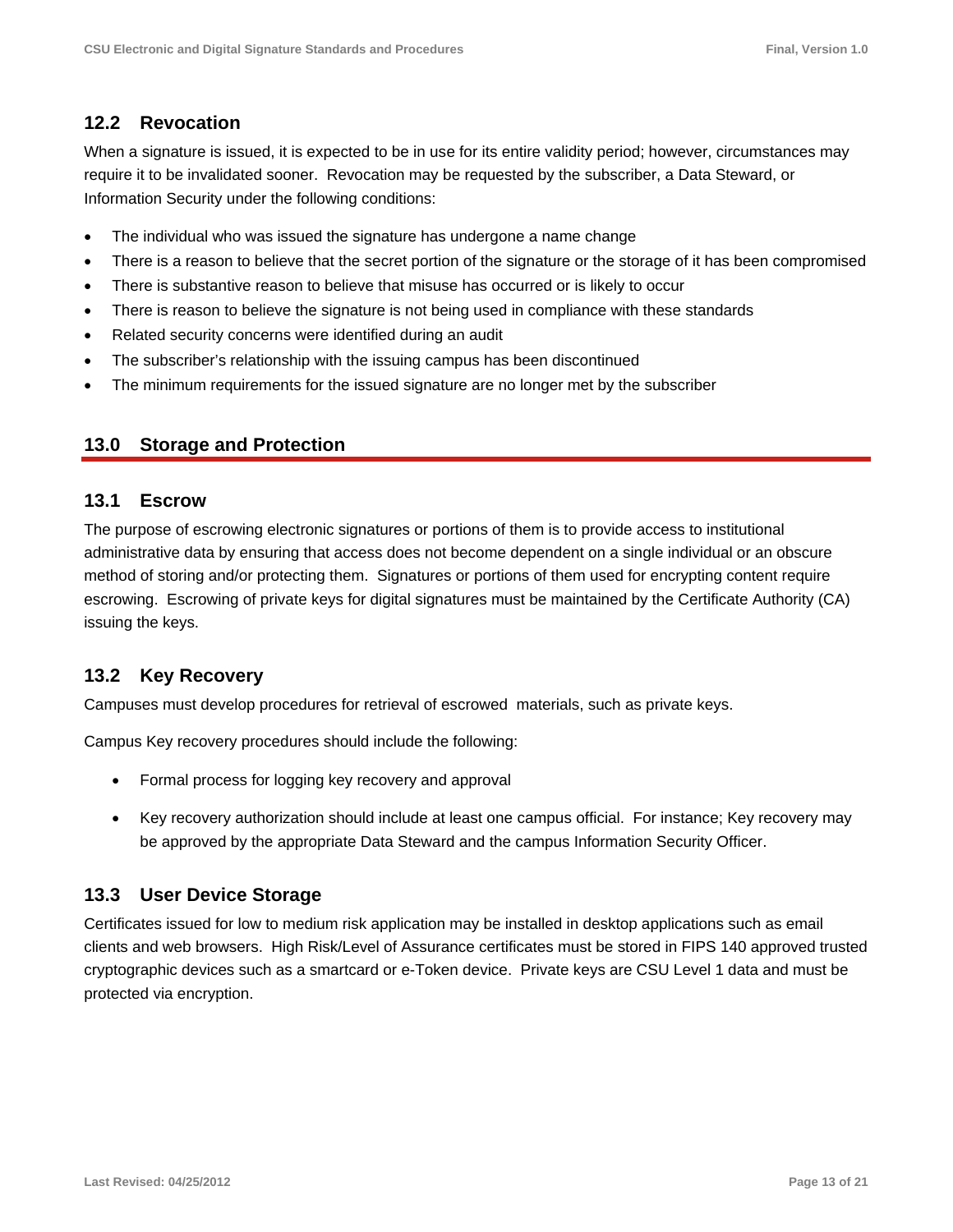### **13.4 Retention**

#### **Record Retention**

Electronic signature archives and system activity logs must be retained in accordance with CSU Records Retention policies. Record retention schedules should be updated to reflect the use of electronic and digital signatures, as well as encryption.

The minimum record retention period for registration data for digital certificates is seven years and six months beyond the expiration (or revocation, whichever is later). All other entities shall comply with their respective records retention policies in accordance with whatever laws apply to those entities.

# **13.5 Recovery, Including Disasters**

Campuses and the Chancellor's Office must develop procedures for business continuity and disaster recovery of master recovery keys.

# **14.0 Roles and Responsibilities**

### **14.1 Digital Signature Subscriber**

A subscriber is the individual who has been provided a digital signature certificate for the purpose of signing. The subscriber is responsible for:

- Providing accurate information when applying for a digital certificate
- Taking reasonable precautions to protect and not share the secret portion of the digital certificate (e.g. storing a certificate private key in a password-protected container), ensuring that the digital certificate is under their sole control
- Using the digital certificate only for authorized, legal and University purposes
- Providing written notification to campus Information Security immediately if the secret portion of the signature is believed to have been compromised
- Using their digital certificate for authorized purposes
- Renewal of expired certificates

### **14.2 Certificate Administration**

Certificate administrators are the parties responsible for management of certificate infrastructure, up to and including those responsible for issuance and distribution of digital certificates. The parties are responsible for:

#### **Certificate Authority**

- Adequately and safely storing backup copies of all files necessary to re-establish and operate the Certificate Authority
- Timely publication of certificates and revocation information

#### **System**

- Protection of escrowed materials, and institutional escrow keys required for certificate retrieval
- Delegation of authority to issue certificates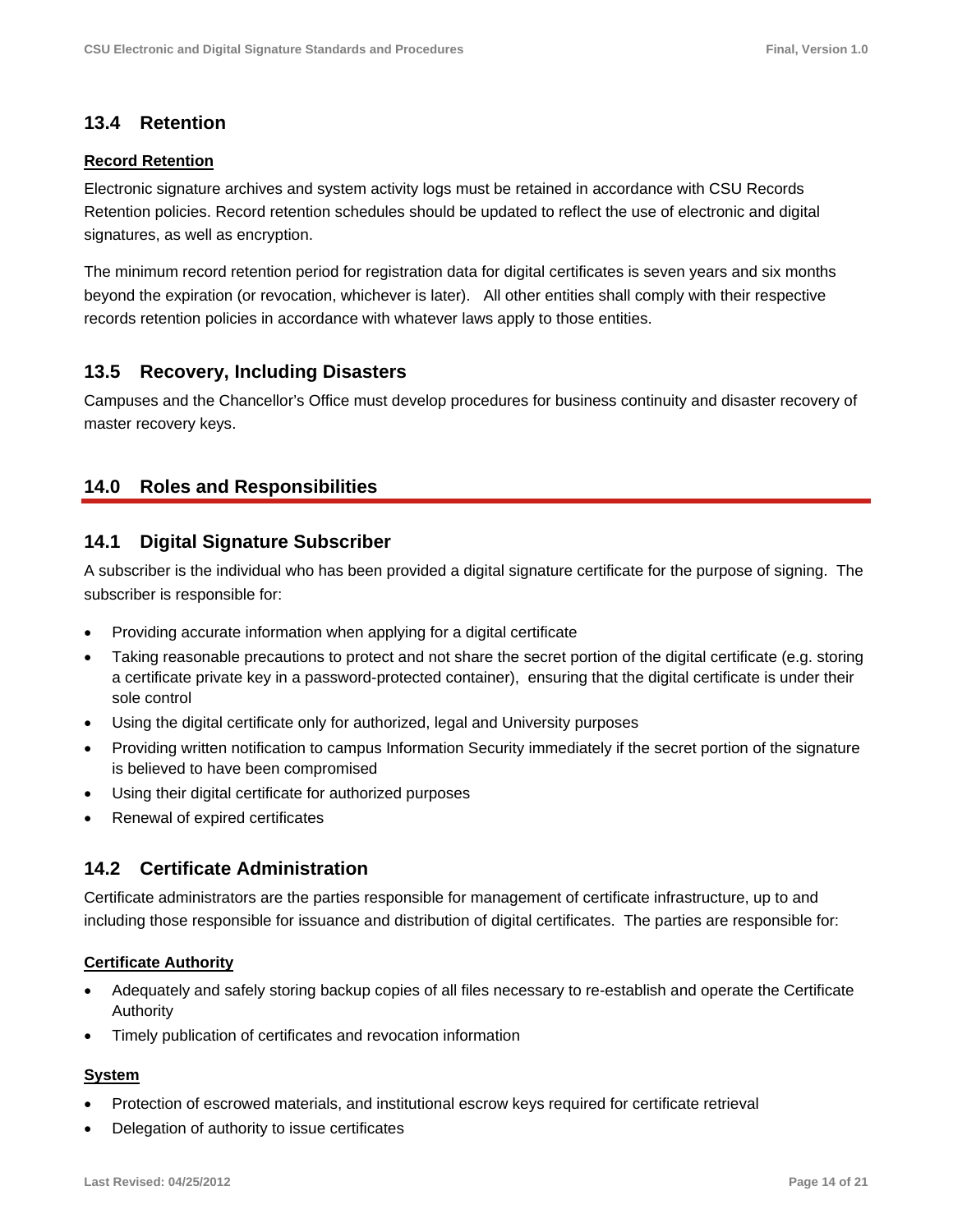#### **Issuance and Distribution**

- Notification of issuance of a certificate to the subscriber who is the subject of the certificate
- Notification of issuance of a certificate to others than the subject of the certificate

# **14.3 Data Steward**

Data stewards are the individual(s) responsible for a segment of institutional data. Data stewards are responsible for the following as it relates to digital signatures of content germane to their duties:

- Physical and electronic security of any signed data
- Evaluation of transactions enabled by digital signature
- Seeking approval for use of a digital signature from University Legal Counsel or Information Security
- Seeking technical advice from Information Technology Services
- Acknowledgement of applicable liability caps and warranties
- Digital signature verification

### **14.4 Campus and Chancellor's Office**

CSU Campuses, and likewise the CSU Chancellor's Office, is responsible for maintaining operational and business practices in accordance with these standards and procedures.

# **14.5 University Legal Counsel**

University Legal Counsel may be requested to review and potentially approved the proposed use of a digital signature to determine if it is legally permitted.

### **14.6 Information Security Office**

The Information Security Office is responsible for providing security guidance and for assisting in the auditing process, where assigned. The responsibilities may include and are not limited to:

- Reviewing the digital signature uses and providing recommendations to Data Stewards and the campus Vice President for Administration, including evaluation of associated risks
- Assuring proper issuance and maintenance of campus procedures and subscriber credentials
- Notifying a Certificate Administration and Data Stewards within 24 hours of suspected compromises
- Reviewing digital signature implementations and conducting and documenting periodic audits of those implementations at least every three years
- Providing assistance to develop new (or refine existing) campus practices and procedures to ensure protection of digital signatures and their appropriate use
- Notification of revocation or suspension of a certificate to the subscriber whose certificate is being revoked or suspended
- Notification of revocation or suspension of a certificate to others than the subject whose certificate is being revoked or suspended

# **14.7 Campus Vice President for Administration**

The Vice President for Administration is responsible for delegating campus electronic and digital signature review and audit responsibilities. Final approval or dismissal of campus use of a digital signature is at the Vice President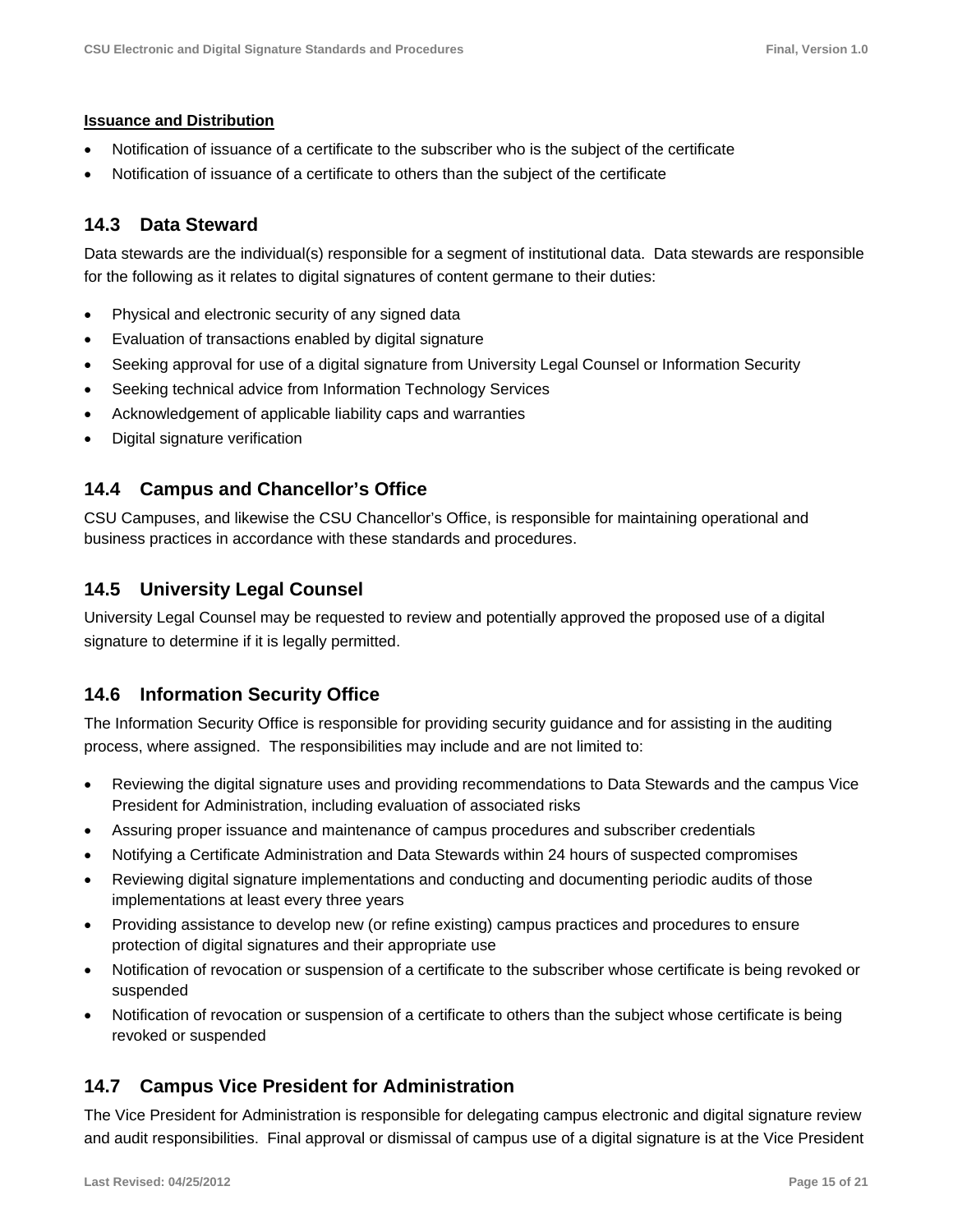for Administration's discretion. Determination of approval or dismissal for specific uses may also be made after a review has been conducted by the appropriate data steward.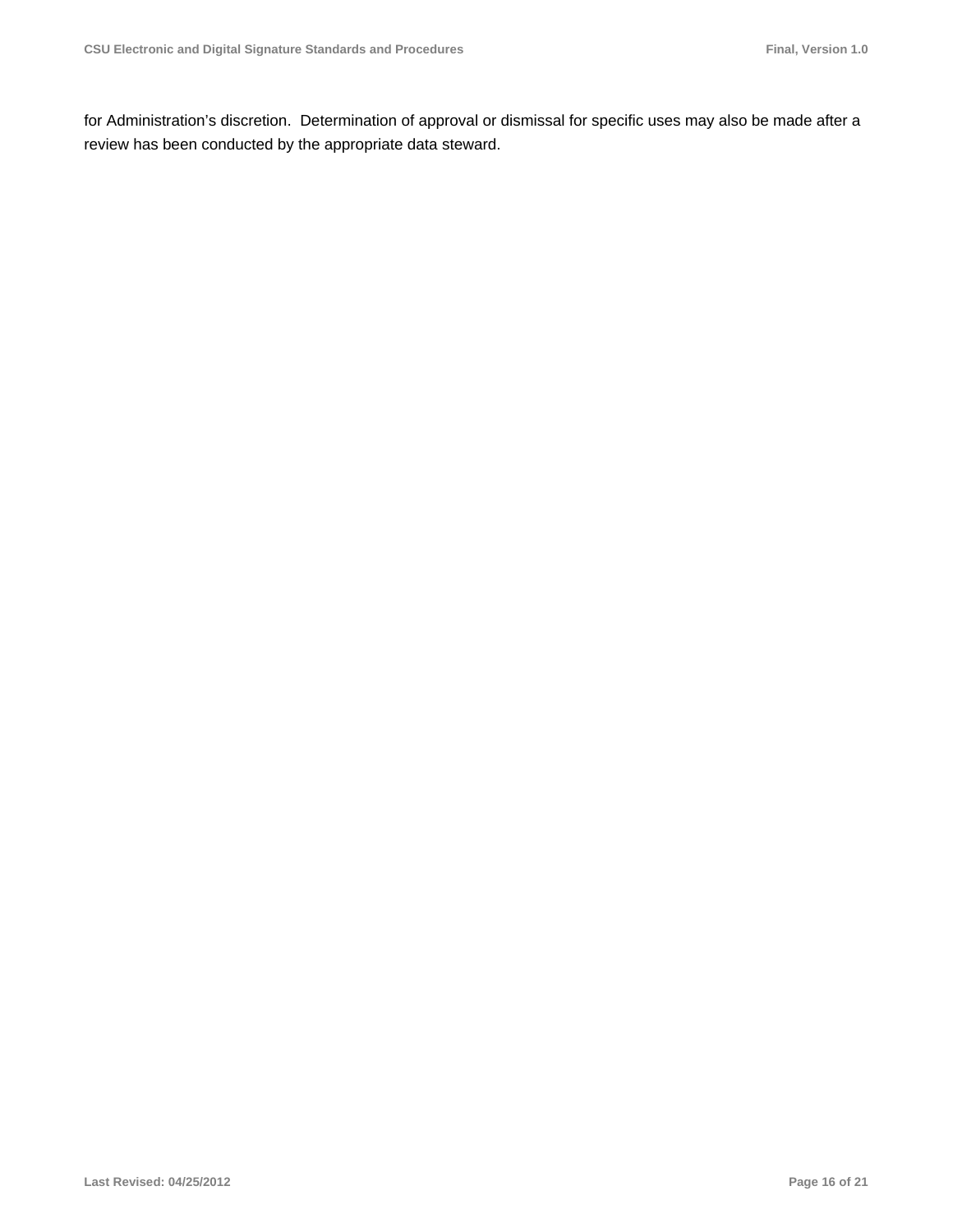# **15.0 Appendix A: Definitions**

| $\#$ | <b>Term</b>                                         | <b>Definition</b>                                                                                                                                                                                                                                                                                                                                                                                                                                                                                                                                                                                                                                                                                                                                                                                                                                                                                                   |
|------|-----------------------------------------------------|---------------------------------------------------------------------------------------------------------------------------------------------------------------------------------------------------------------------------------------------------------------------------------------------------------------------------------------------------------------------------------------------------------------------------------------------------------------------------------------------------------------------------------------------------------------------------------------------------------------------------------------------------------------------------------------------------------------------------------------------------------------------------------------------------------------------------------------------------------------------------------------------------------------------|
| 1.   | <b>Approved Certification</b><br><b>Authorities</b> | The list of certification authorities approved to issue certificates for digital signatures.                                                                                                                                                                                                                                                                                                                                                                                                                                                                                                                                                                                                                                                                                                                                                                                                                        |
| 2.   | <b>Asymmetric Cryptosystem</b>                      | A computer algorithm or series of algorithms which utilize two different keys with the<br>following characteristics                                                                                                                                                                                                                                                                                                                                                                                                                                                                                                                                                                                                                                                                                                                                                                                                 |
|      |                                                     | • one key signs or decrypts content;                                                                                                                                                                                                                                                                                                                                                                                                                                                                                                                                                                                                                                                                                                                                                                                                                                                                                |
|      |                                                     | • one key verifies or encrypts content; and,                                                                                                                                                                                                                                                                                                                                                                                                                                                                                                                                                                                                                                                                                                                                                                                                                                                                        |
|      |                                                     | • the keys have the property that, even when one key is known, it is computationally<br>infeasible to discover the other key.                                                                                                                                                                                                                                                                                                                                                                                                                                                                                                                                                                                                                                                                                                                                                                                       |
| 3.   | <b>Asymmetric</b><br><b>Key-Pair</b>                | A private key and its corresponding public key in an asymmetric cryptosystem. Public<br>keys can be used to verify a digital signature created with the corresponding private<br>key and to encrypt content.                                                                                                                                                                                                                                                                                                                                                                                                                                                                                                                                                                                                                                                                                                        |
| 4.   | <b>Certificate Authority</b>                        | A person or entity that issues a certificate and certifies amendments to an existing<br>certificate.                                                                                                                                                                                                                                                                                                                                                                                                                                                                                                                                                                                                                                                                                                                                                                                                                |
| 5.   | Compromised                                         |                                                                                                                                                                                                                                                                                                                                                                                                                                                                                                                                                                                                                                                                                                                                                                                                                                                                                                                     |
| 6.   | <b>Digital Certificate</b>                          | Also known as a public key certificate or identity certificate, a digital certificate is an<br>electronic document which uses a digital signature to bind a public key with an identity,<br>such as the name of a person or an organization and address. The certificate can be<br>used to verify that a public key belongs to a person.                                                                                                                                                                                                                                                                                                                                                                                                                                                                                                                                                                            |
| 7.   | <b>Digital Signature</b>                            | A digital signature is the cryptographic transformation of data, which when added to<br>content, allows the recipient to authenticate the signatory and whether the content has<br>been altered or the signature forged since the transformation was made.                                                                                                                                                                                                                                                                                                                                                                                                                                                                                                                                                                                                                                                          |
| 8.   | <b>Data Steward</b>                                 | An individual who is responsible for the maintenance and protection of data. The duties<br>include but are not limited to performing regular backups of the data, implementing security<br>mechanisms, periodically validating the integrity of the data, restoring data from backup<br>media, and fulfilling the requirements specified in CSU/campus security policies and<br>standards.                                                                                                                                                                                                                                                                                                                                                                                                                                                                                                                          |
| 9.   | <b>Electronic Credential</b>                        | Digital documents or identifiers that are bound to a natural person's identity for the<br>purposes of authentication.                                                                                                                                                                                                                                                                                                                                                                                                                                                                                                                                                                                                                                                                                                                                                                                               |
| 10.  | <b>Electronic Signature</b>                         | Any electronic data that carries the intent of a signature (not all electronic signatures<br>use digital signatures).                                                                                                                                                                                                                                                                                                                                                                                                                                                                                                                                                                                                                                                                                                                                                                                               |
| 11.  | Level 1<br><b>Confidential Data</b>                 | Confidential data is information maintained by the University that is exempt from<br>disclosure under the provisions of the California Public Records Act or other applicable<br>state or federal laws. Its unauthorized use, access, disclosure, acquisition,<br>modification, loss or deletion could result in severe damage to the CSU, its students,<br>employees or customers. Financial loss, damage to the CSU's reputation and legal<br>action could occur if data is lost, stolen, unlawfully shared or otherwise compromised.<br>Level 1 data is intended solely for use within the CSU and limited to those with a<br>"business need-to-know." Statutes, regulations, other legal obligations or mandates<br>protect much of this information. Disclosure of Level 1 data to persons outside of the<br>University is governed by specific standards and controls designed to protect the<br>information. |
| 12.  | <b>Master Recovery Key</b>                          |                                                                                                                                                                                                                                                                                                                                                                                                                                                                                                                                                                                                                                                                                                                                                                                                                                                                                                                     |
| 13.  | <b>Private Key</b>                                  | The secret key of a key pair used to create a digital signature or decrypt data.                                                                                                                                                                                                                                                                                                                                                                                                                                                                                                                                                                                                                                                                                                                                                                                                                                    |
| 14.  | <b>Public Key</b>                                   | The well-known key of a key pair used to verify a digital signature or to encrypt data.                                                                                                                                                                                                                                                                                                                                                                                                                                                                                                                                                                                                                                                                                                                                                                                                                             |
| 15.  | <b>Public Key Cryptography</b>                      | An encryption method that uses an asymmetric key-pair.                                                                                                                                                                                                                                                                                                                                                                                                                                                                                                                                                                                                                                                                                                                                                                                                                                                              |
| 16.  | <b>Signature Dynamics</b>                           | A measurement of the way a person writes his or her signature by hand on a flat<br>surface, binding the measurements to a message through the use of cryptographic<br>techniques.                                                                                                                                                                                                                                                                                                                                                                                                                                                                                                                                                                                                                                                                                                                                   |
| 17.  | <b>Sole Control</b>                                 |                                                                                                                                                                                                                                                                                                                                                                                                                                                                                                                                                                                                                                                                                                                                                                                                                                                                                                                     |
| 18.  | <b>Subscriber</b>                                   | An individual or organization that has been provided one or more digital documents or                                                                                                                                                                                                                                                                                                                                                                                                                                                                                                                                                                                                                                                                                                                                                                                                                               |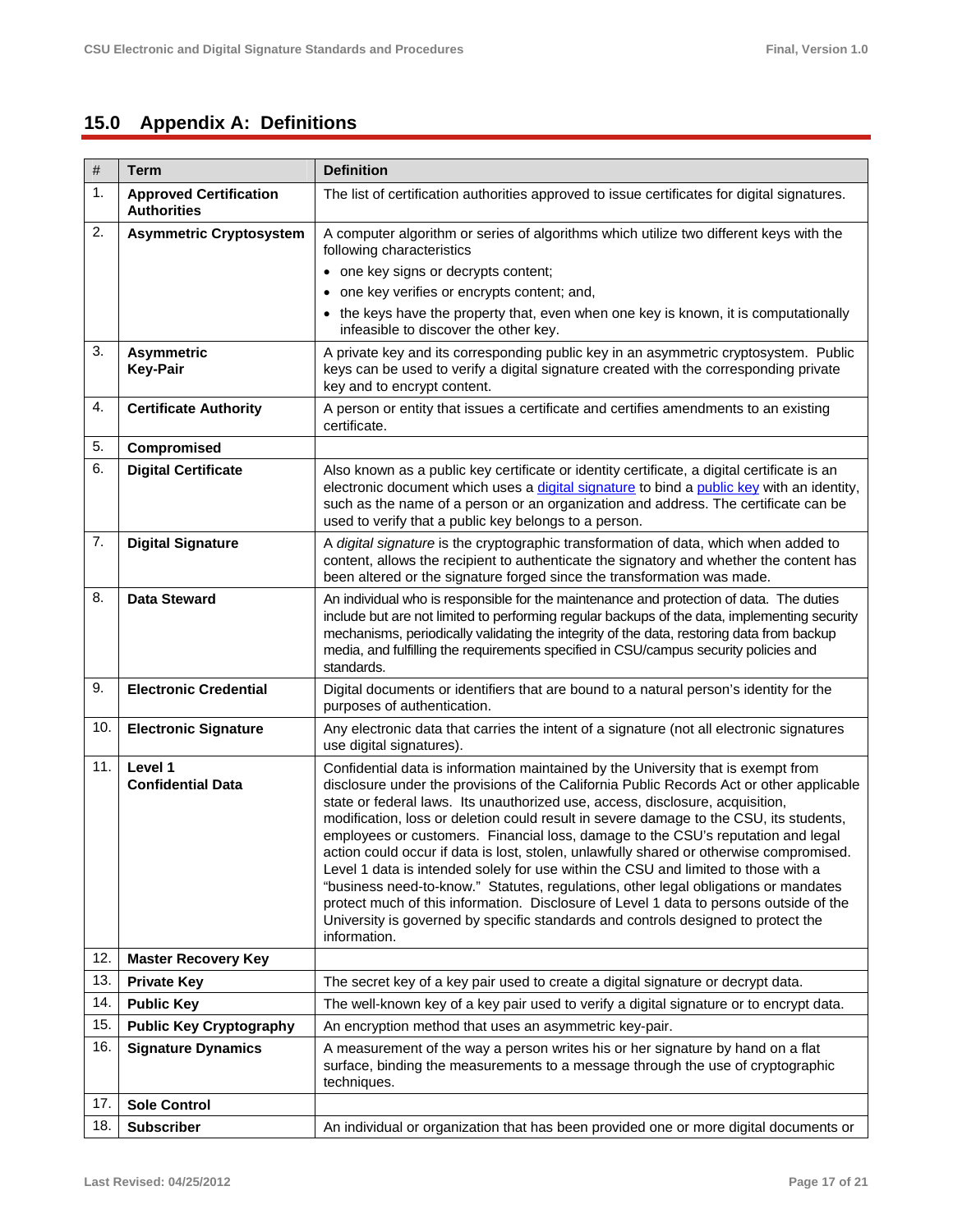| # | <b>Definition</b>                                              |
|---|----------------------------------------------------------------|
|   | identifiers (username, certificate) from an issuing authority. |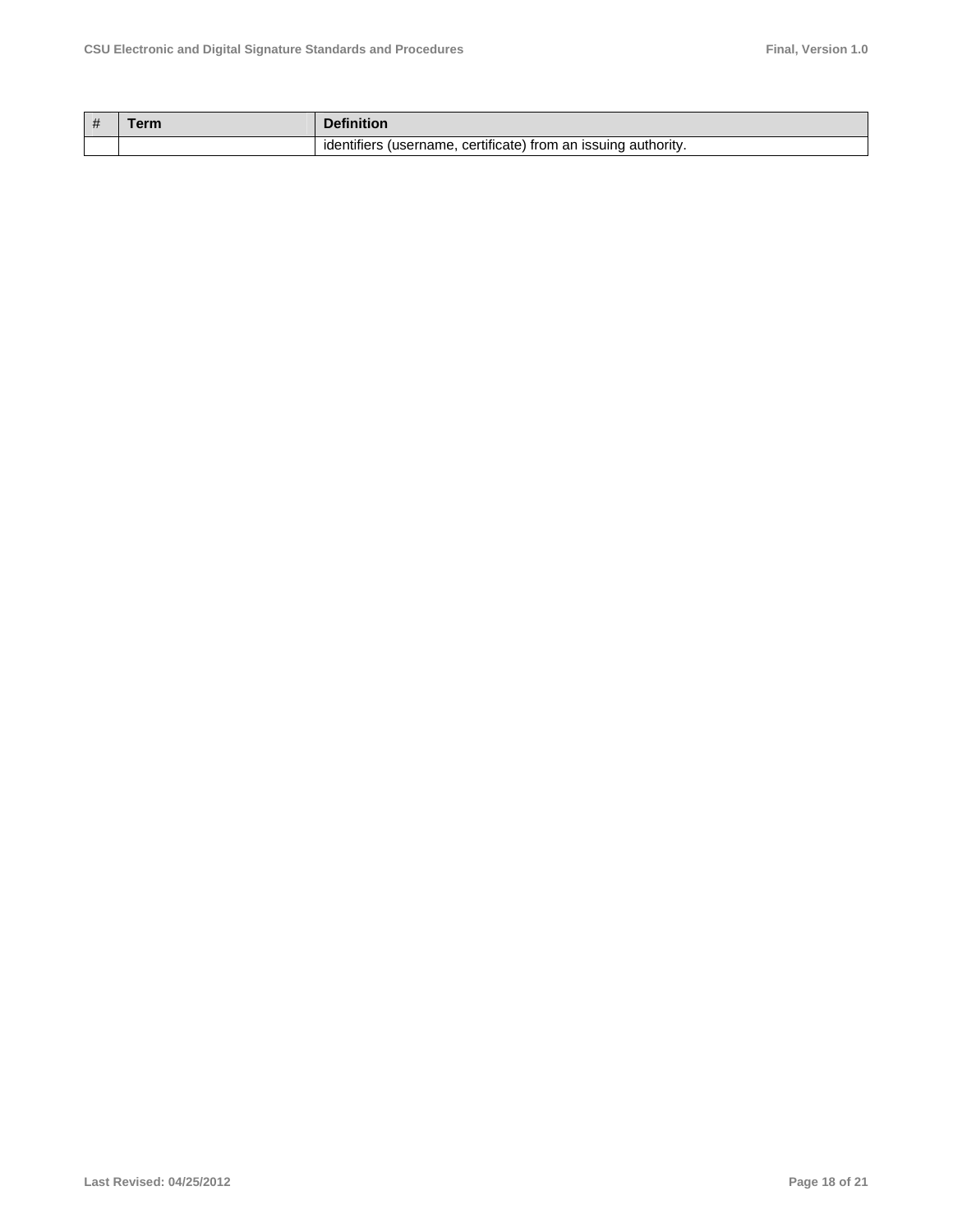# **Appendix B: Contacts**

For questions regarding this standard, contact:

#### **CO Manager:**

Mr. Mark Crase Chief Technology Officer, Cyberinfrastructure Services CSU Office of the Chancellor mcrase@calstate.edu

#### **Subject Matter Experts:**

Mr. Michael Trullinger Associate Director, Identity and Access Management CSU Office of the Chancellor mtrullinger@calstate.edu

Javier Torner, Ph.D. Information Security Officer & Interim Associate Vice President, IRT CSU San Bernardino jtorner@csusb.edu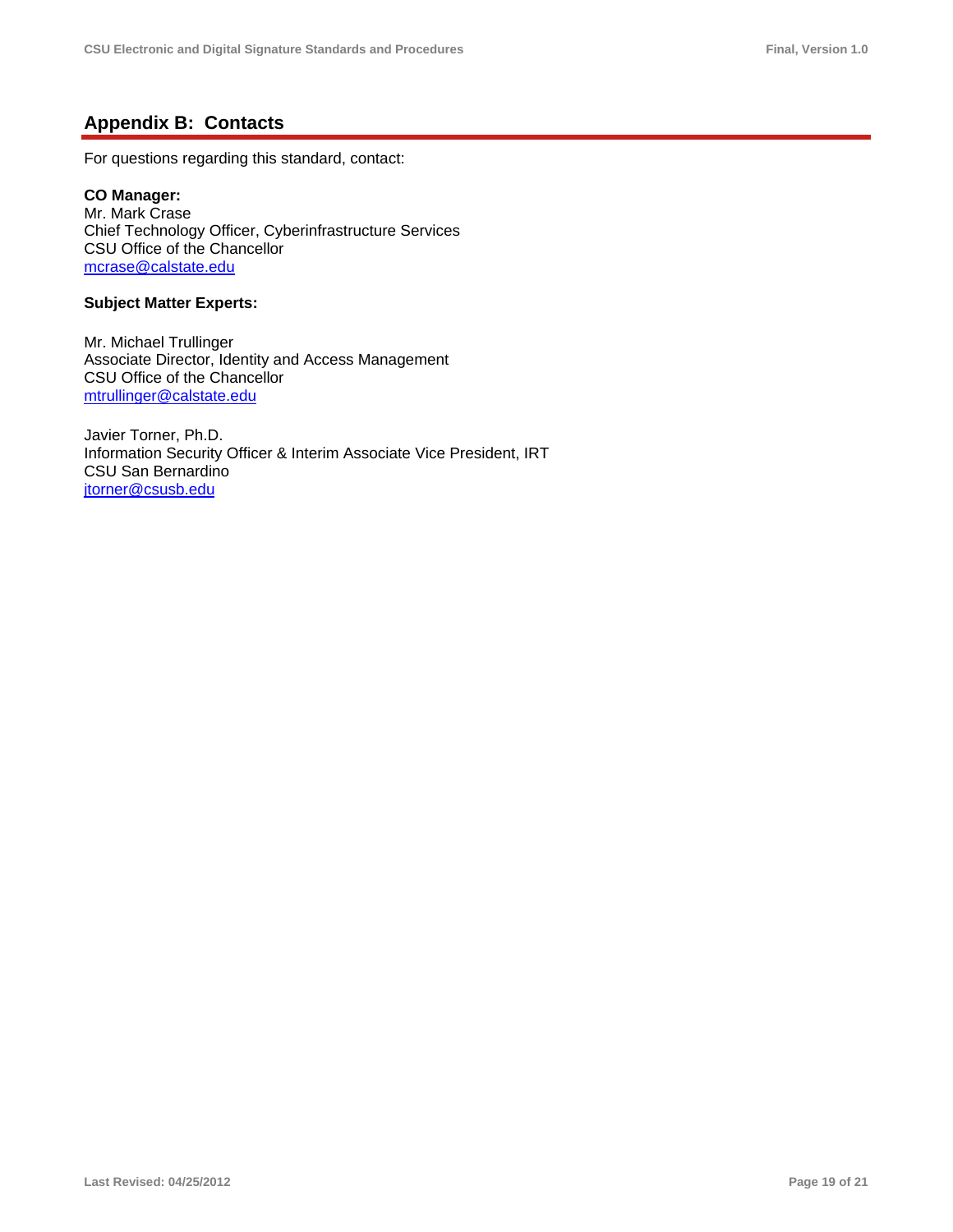|  | Appendix C: Applicable Federal and State Laws and Regulations |
|--|---------------------------------------------------------------|
|  |                                                               |

| <b>State</b>                                                       | <b>Title</b>                                                                                                                                                |  |
|--------------------------------------------------------------------|-------------------------------------------------------------------------------------------------------------------------------------------------------------|--|
| California Civil Code, Division 3,                                 | <b>California Uniform Electronic Transactions Act (UETA)</b>                                                                                                |  |
| Part 2, Title 2.5                                                  |                                                                                                                                                             |  |
| $§1633.1 - 1633.17$                                                | http//www.leginfo.ca.gov/cgi-bin/displaycode?section=civ&group=01001-<br>02000&file=1633.1-1633.17                                                          |  |
|                                                                    | This Act facilitates electronic transactions consistent with other applicable law and<br>specifies consistent practices concerning electronic transactions. |  |
| California Code of Regulations,<br>Title 2, Division 7, Chapter 10 | <b>Digital Signatures</b>                                                                                                                                   |  |
|                                                                    | http//www.sos.ca.gov/digsig/digital-signature-regulations.htm                                                                                               |  |
|                                                                    | This regulation describes acceptable technology for digital signatures.                                                                                     |  |
| U.S.C. section 7001                                                | <b>Electronic Signatures in Global and National Commerce Act of</b><br>2000                                                                                 |  |
|                                                                    | http://www.gpo.gov/fdsys/pkg/PLAW-106publ229/pdf/PLAW-106publ229.pdf                                                                                        |  |
| California Government Code,<br>Section 16.5                        | <b>Digital Signatures</b>                                                                                                                                   |  |
|                                                                    | http://www.sos.ca.gov/digsig/code-section-16-5.htm                                                                                                          |  |